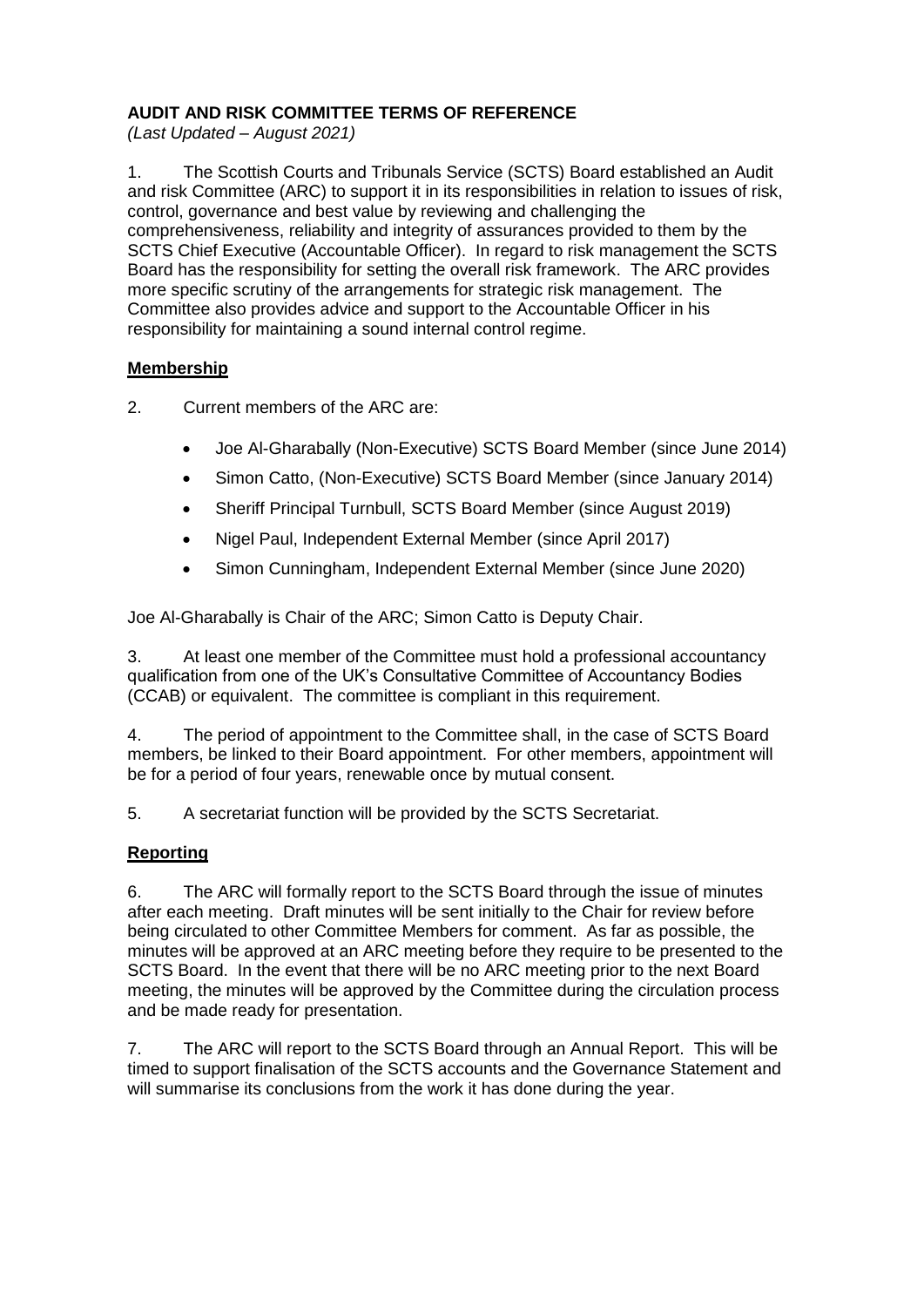#### **Responsibilities**

8. The ARC provides ongoing assurance that its delegated responsibility is operating effectively. In doing so it will advise the SCTS Board and Accountable Officer on:

- the effectiveness of processes for governance, risk, control and the Governance Statement, taking into account key risks and issues raised by other SCTS Board Committees;
- the accounting policies, the accounts and the annual report, including the process for reviewing the accounts prior to submission for audit, levels of error identified, and management's letter of representation to the external auditors;
- the planned activity and results of both internal and external audit, taking into account the risks facing the SCTS and ensuring that this work is effectively co-ordinated;
- adequacy of management response to issues identified by audit activity, including external audit's management letter/report;
- assurances relating to the corporate governance requirements for the organisation and delivery of objectives that support best value themes;
- (where appropriate) proposals for tendering for either Internal or External Audit services or for purchase of non-audit services from contractors who provide audit services;
- anti-fraud policies, whistle-blowing processes, and arrangements for special investigations;
- the ARC will also periodically review its own effectiveness and report the results of that review to the SCTS Board.

### **Rights**

- 9. The ARC may:
	- co-opt additional members for a period not exceeding a year to provide specialist skills, knowledge and experience;
	- procure specialist *ad hoc* advice at the expense of the organisation, subject to budgets agreed by the SCTS Board.

#### **Access**

10. The Head of Internal Audit and the representative of External Audit (Azets) will have free confidential access to the Chair of the ARC.

#### **Meetings**

11. The ARC will meet at least four times a year. The Chair of the ARC may convene additional meetings, as he/she deems necessary.

12. A minimum of **three members** of the ARC will be present for the meeting to be deemed quorate.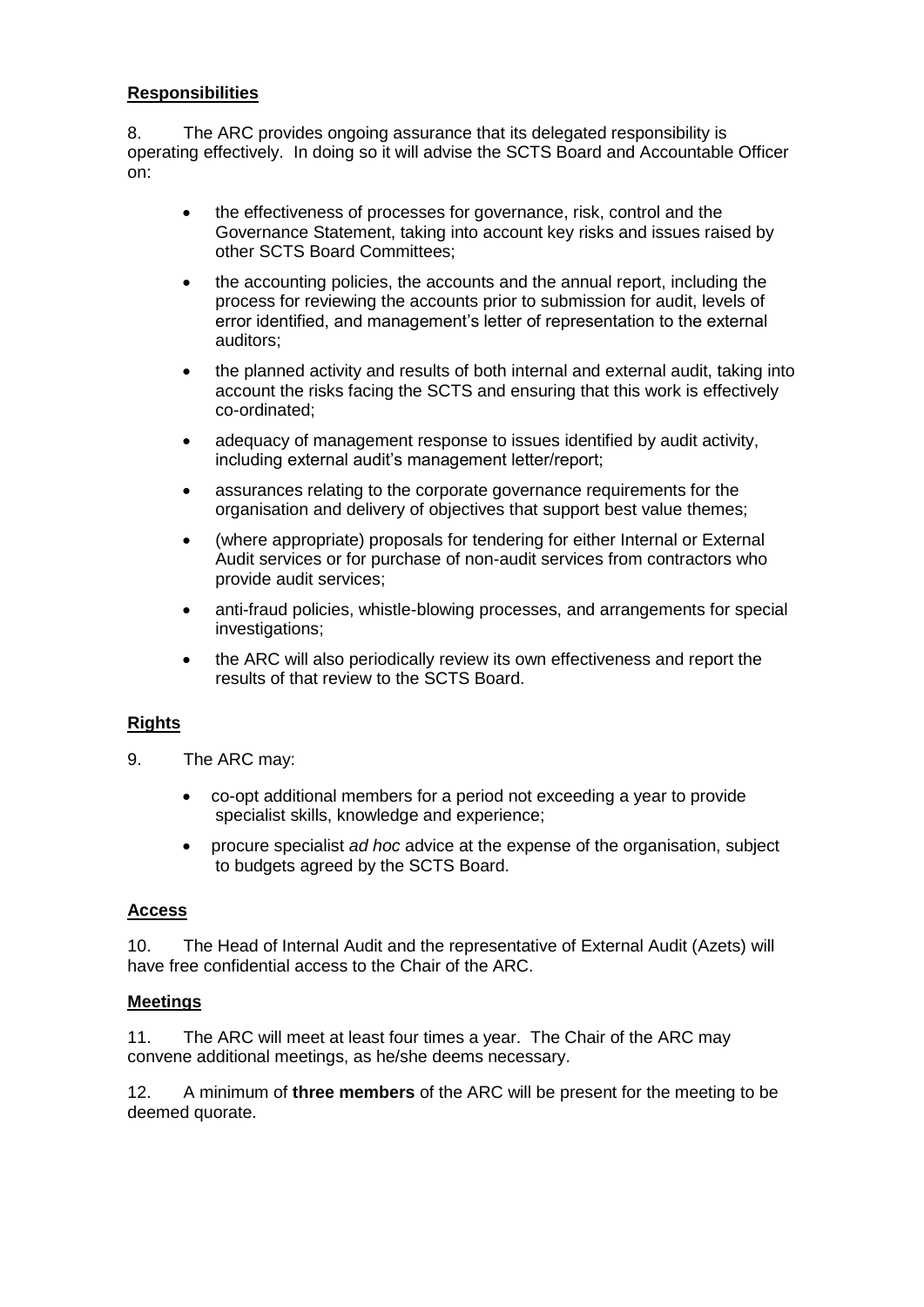- 13. ARC meetings will normally be attended by:
	- the SCTS **Accountable Officer,**
	- the SCTS **Chief Finance Officer,**
	- the SCTS **Director Finance,**

 the **Head of Internal Audit or delegate (currently Scottish Government)**  and

### **a representative of External Audit (currently Scott Moncrieff)**;

14. The ARC may ask any other officials of the organisation to attend to assist it with its discussions on any particular matter.

15. The ARC may ask any or all of those who normally attend but who are not members to withdraw to facilitate open and frank discussion of particular matters;

16. The Board or Accountable Officer may ask the ARC to convene further meetings to discuss particular issues on which he/she seeks the Committee's advice.

#### **Core Work Programme**

17. The ARC will have a Core Work Programme to inform the Agenda for its meetings. For each meeting the ARC will be provided with:

- The SCTS Corporate Risk Register with notification of any significant changes.
- A progress report from the head of internal audit, summarising:
- Work performed (and a comparison with work planned);
- Key issues emerging from internal audit work;
- Management response to audit recommendations;
- Significant changes to the audit plan;
- Any resourcing issues affecting the delivery of internal audit objectives.
- 18. Over the course of each financial year the ARC will
	- Review management actions relating to audits, ensuring that they are completed to agreed timescales.
	- Review the corporate risks identified and managed by the organisation, through in-depth scrutiny of high risk areas (in workshop sessions), annual consideration of the corporate risk register (jointly with the Board) and periodic consideration of the corporate risk register to ensure it is comprehensive and up to date.
	- Seek ongoing assurances from the CFO and Director Finance and Procurement around capacity and ongoing systems developments.
	- Agree Internal Audit's work plan, review progress during year and consider final audit opinion.
	- Consider (emerging) External Audit opinion and advise the Accountable Officer on signing the accounts and the Governance Statement.
	- Review and consider the accounts.